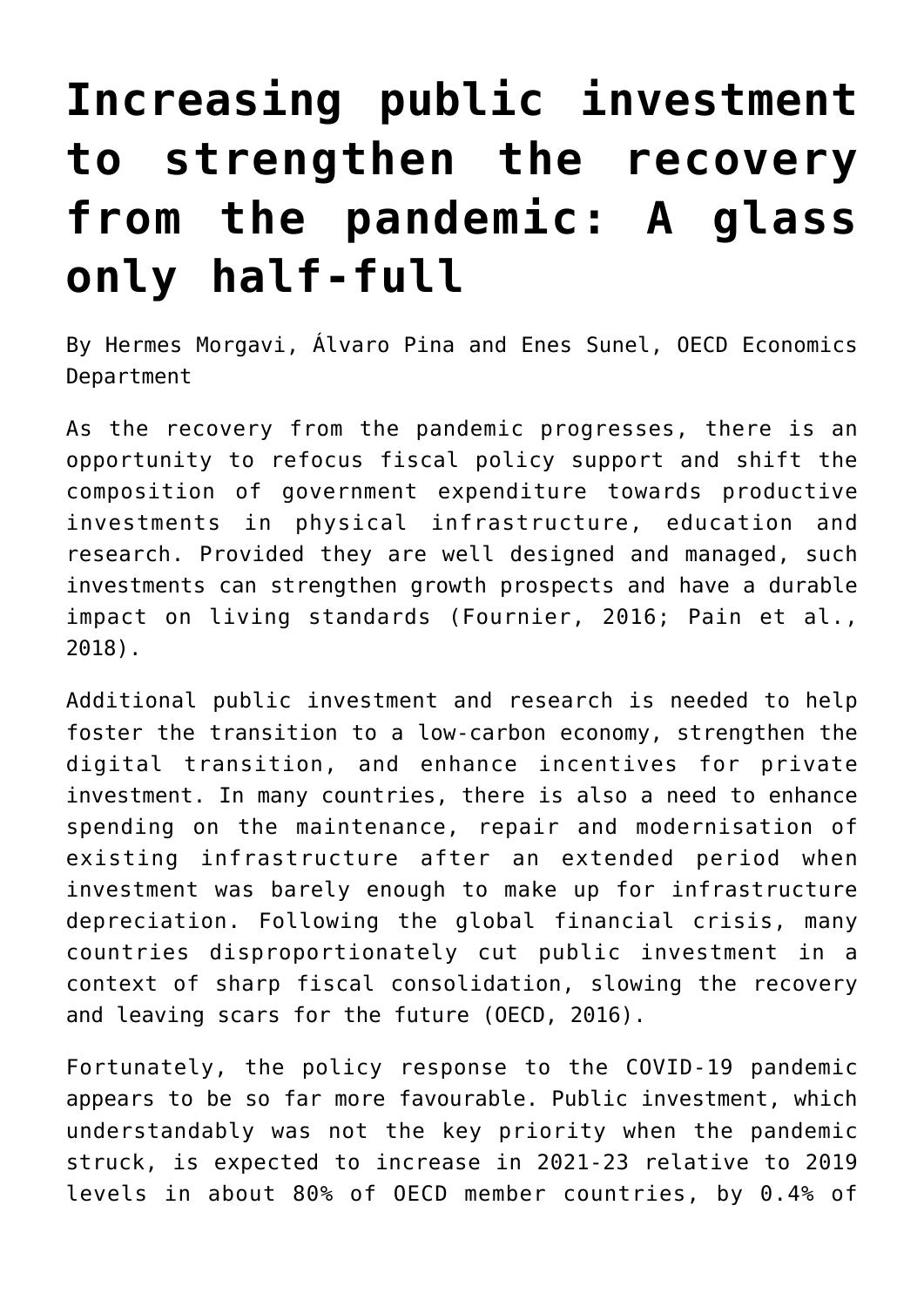potential GDP on average (Figure [1](#page--1-0)). $^1$  The share of investment in (cyclically-adjusted) total public expenditure is also expected to increase in about three-fifths of OECD economies, and rise from 8.8% in 2019 to an average 9.3% in 2021-23 in the 33 OECD countries with available data.

## **Figure 1. Projected public investment increases are welcome but often too modest**

Changes in the average annual public investment-to-potential GDP ratio



Note: Red markers show the increase in the average annual public investment-to-potential GDP ratio over 2021-30 that is required to boost potential GDP per capita by 2% in 2030. The growth effects of spending reallocation towards public investment are estimated keeping government size unchanged, and thus imply proportional decreases in spending on other budget items, whose growth effects, positive or negative, are controlled for. "OECD" shows the unweighted average of countries included in the figure.

Source: OECD Economic Outlook 110 database; Fournier and Johansson, 2016; Cournède et al., 2018; and OECD calculations. Is this ambitious enough? Past OECD research quantifies the impact on potential growth of shifting the composition of public expenditure towards public investment while keeping total spending unchanged (Fournier and Johansson, 2016; Cournède et al., 2018). These estimates can be used to compute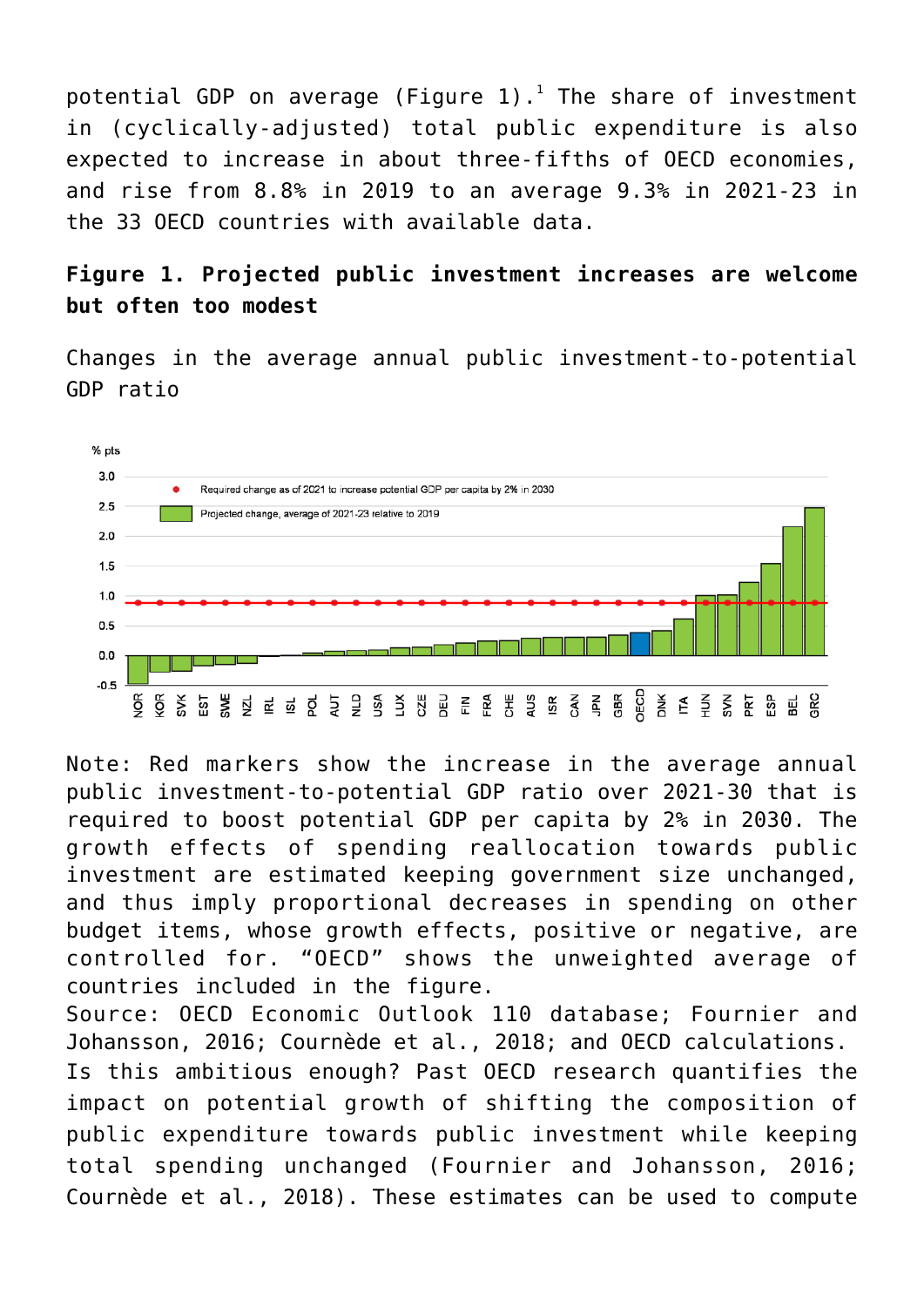how much spending reallocation towards public investment would be needed to increase potential GDP per capita by a certain amount in the medium and long run. For instance, a rise of close to 1 percentage point in the average annual public investment-to-potential GDP ratio over 2021-30 would yield a 2% increase in potential GDP per capita by 2030, corresponding to an acceleration of approximately 0.2 percentage points in the annual growth of potential GDP per capita in the coming decade.

This would be a sizeable gain, but still only a partial compensation for past losses. Annual potential GDP per capita growth stood at a modest 1.1% in the median OECD country over 2010-19, about 0.9 percentage points lower than in the decade before the global financial crisis. Even so, most countries are projected to fall short of the required public investment threshold over 2021-23 in the December 2021 OECD Economic Outlook (Figure 1). However, it is not too late for countries to catch up: ramping up investment later in this decade could also yield the same 2% gain in potential GDP per capita, even if with some delay relative to 2030.

The required improvement in public investment over the current decade is based on highly stylised estimates that reflect average effects across countries. These abstract from countryspecific features, such as differences in administrative capacity for carrying out investment projects efficiently or potential diminishing returns to further new investment when public capital stocks are already very high. $^2$  $^2$  Nonetheless, the results point to a need for larger annual public investment increases over the next decade than those currently envisaged until 2023.

Next Generation EU (NGEU), the European recovery package, is expected to make a difference in the EU member states. The countries with the most ambitious projected increases in public investment over 2021-23 tend to be among the largest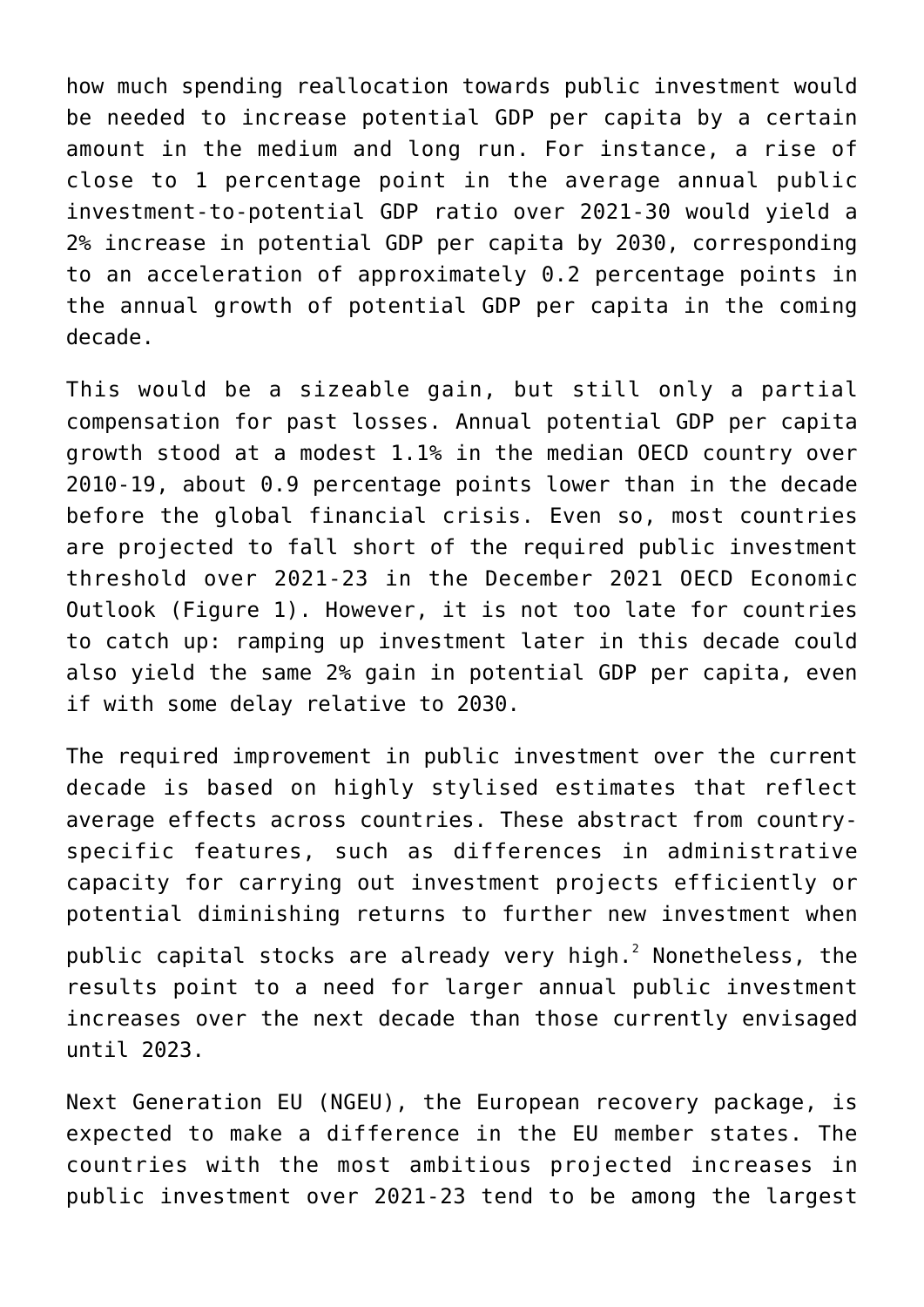estimated recipients of NGEU grants relative to GDP, notably Greece, Portugal and Spain (Figure 2). Another major recipient, Italy is also projected to raise investment substantially in the coming years, but more gradually.<sup>[3](#page--1-0)</sup> In all four cases, pre-pandemic public investment-to-potential GDP ratios were very low (Figure 2). Some countries with relatively high public investment prior to the pandemic and sizeable estimated NGEU support are also projected to increase investment swiftly, such as Hungary and Slovenia. In contrast, others are projected to do it more slowly, such as Poland. Whether implementation strategies are more or less frontloaded, NGEU can ensure substantial support to public investment across the EU until 2026 (when projects should be completed) provided NGEU grants add to, rather than replace, national funding.

Policy mistakes made in the past decade are not being repeated, but stronger increases in public investment are called for in many countries. It would be a pity to leave the glass only half-full.

## **Figure 2. NGEU can provide substantial support to public investment in Southern and Eastern EU countries**



Note: The illustrative estimates include the following NGEU components: Recovery and Resilience Facility (RRF), REACT-EU, Just Transition Fund and European Agricultural Fund for Rural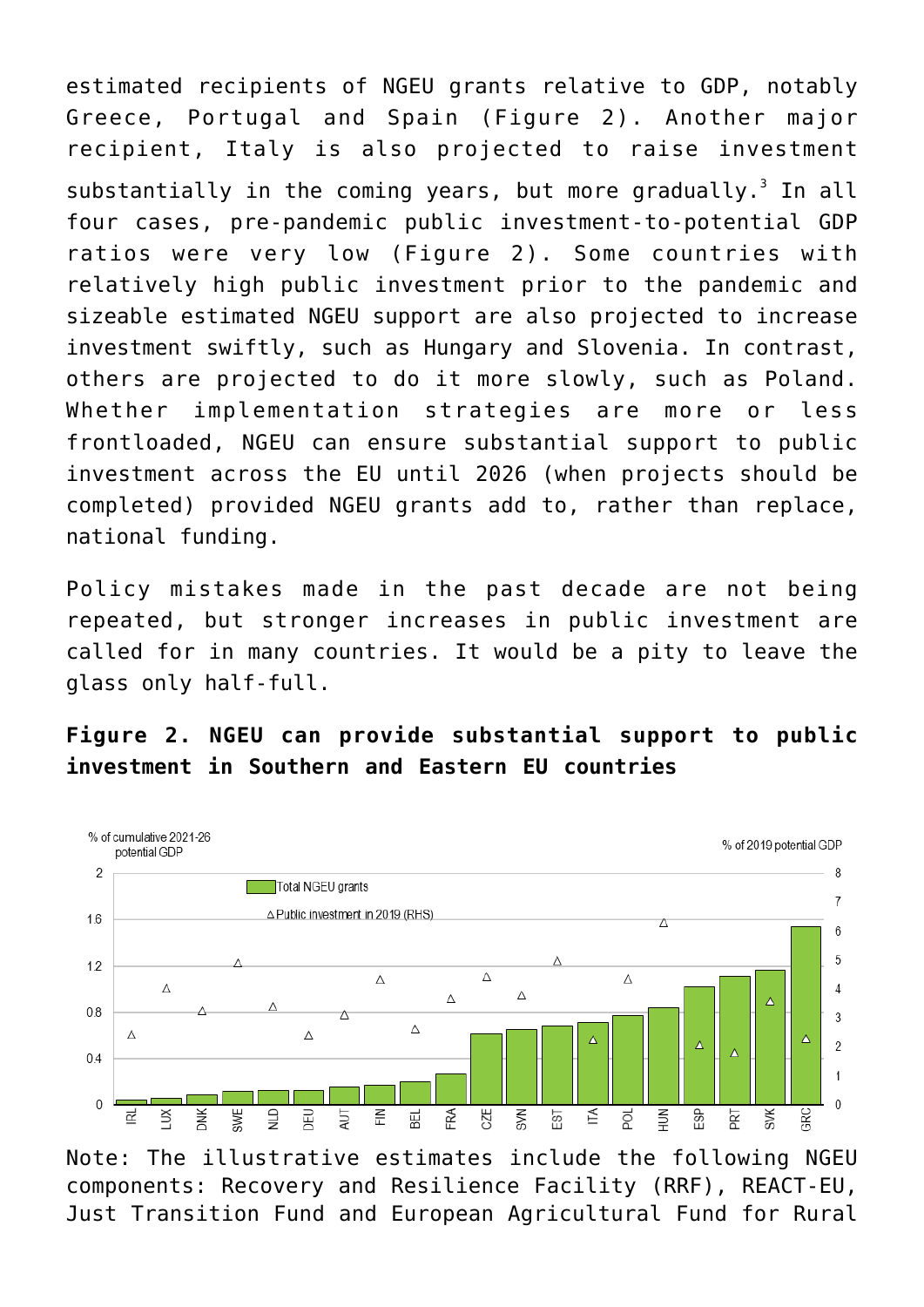Development. Part of RRF allocations will be revised by June 2022. Potential GDP estimates assume that annual potential output growth over 2024-26 will be unchanged from that projected for 2023. The period 2021-26 broadly corresponds to the implementation of NGEU. Grants can also be used to finance government expenditure other than public investment, such as government capital transfers to support private investment. Source: European Commission, Directorate-General for Budget (2021), *The EU's 2021-2027 long-term budget & NextGenerationEU: Facts and Figures*; European Commission, European Structural and Investment Funds database; OECD Economic Outlook 110 database; and OECD calculations. **References**

Cournède, B., J.M. Fournier, and P. Hoeller (2018), "Public Finance Structure and Inclusive Growth", *OECD Economic Policy Paper*, No. 25, OECD Publishing, Paris, [https://doi.org/10.1787/e99683b5-en.](https://doi.org/10.1787/e99683b5-en)

Fournier, J.M. (2016), "The Positive Effect of Public Investment on Potential Growth", *OECD Economics Department Working Paper*, No. 1347, OECD Publishing, Paris, <http://dx.doi.org/10.1787/15e400d4-en>.

Fournier, J.M., and A. Johansson (2016), "The Effect of the Size and the Mix of Public Spending on Growth and Inequality", OECD Economics Department Working Paper, No. 1344, OECD Publishing, Paris, [http://dx.doi.org/10.1787/f99f6b36-en.](http://dx.doi.org/10.1787/f99f6b36-en)

OECD (2016), *OECD Economic Surveys: Euro Area 2016*, OECD Publishing, Publishing, Paris, Paris, Paris, Paris, Paris, Paris, Paris, Paris, Paris, Paris, Paris, Paris, Paris, Paris, Paris, Paris, Paris, Paris, Paris, Paris, Paris, Paris, Paris, Paris, Paris, Paris, Paris, Paris, Pa [https://doi.org/10.1787/eco\\_surveys-euz-2016-en](https://doi.org/10.1787/eco_surveys-euz-2016-en).

OECD (2021), *OECD Economic Outlook*, December 2021, OECD Publishing, Paris, <https://doi.org/10.1787/66c5ac2c-en>.

Pain, N., E. Rusticelli, V. Salins, and D. Turner (2018), "A Model-Based Analysis of the Effect of Increased Public Investment", *National Institute Economic Review*, Vol. 244/1, pp. R15-R20, [https://doi.org/10.1177/002795011824400110.](https://doi.org/10.1177/002795011824400110)